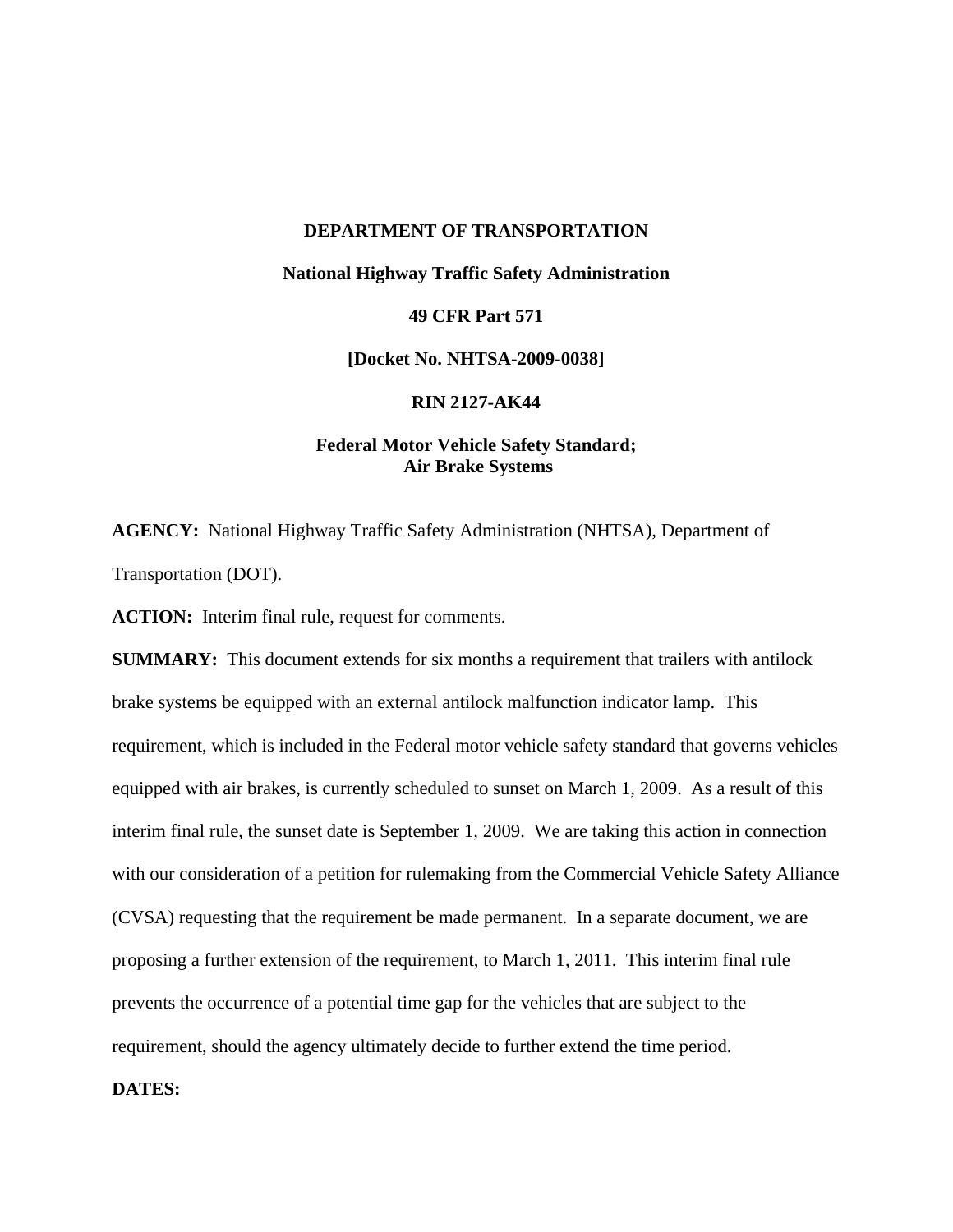Effective Date: The amendment made in this rule is effective February 28, 2009.

Comment Period: You should submit your comments early enough to ensure that the Docket receives them not later than **[INSERT DATE 30 DAYS AFTER PUBLICATION IN** 

**THE FEDERAL REGISTER]**. Comments may be combined with ones on the accompanying notice of proposed rulemaking, which is being published today using the same docket number.

**ADDRESSES**: You may submit comments to the docket number identified in the heading of this document by any of the following methods:

- Federal eRulemaking Portal: Go to http://www.regulations.gov. Follow the online instructions for submitting comments.
- Mail: Docket Management Facility: U.S. Department of Transportation, 1200 New Jersey Avenue S.E., West Building Ground Floor, Room W12-140, Washington, D.C. 20590-0001.
- Hand Delivery or Courier: 1200 New Jersey Avenue S.E., West Building Ground Floor, Room W12-140, between 9 a.m. and 5 p.m. ET, Monday through Friday, except Federal holidays.
- Fax: 202-493-2251

*Instructions:* For detailed instructions on submitting comments and additional information on the rulemaking process, see the Public Participation heading of the Supplementary Information section of this document. Note that all comments received will be posted without change to http://www.regulations.gov, including any personal information provided. Please see the Privacy Act heading below.

*Privacy Act*: Anyone is able to search the electronic form of all comments received into any of our dockets by the name of the individual submitting the comment (or signing the comment, if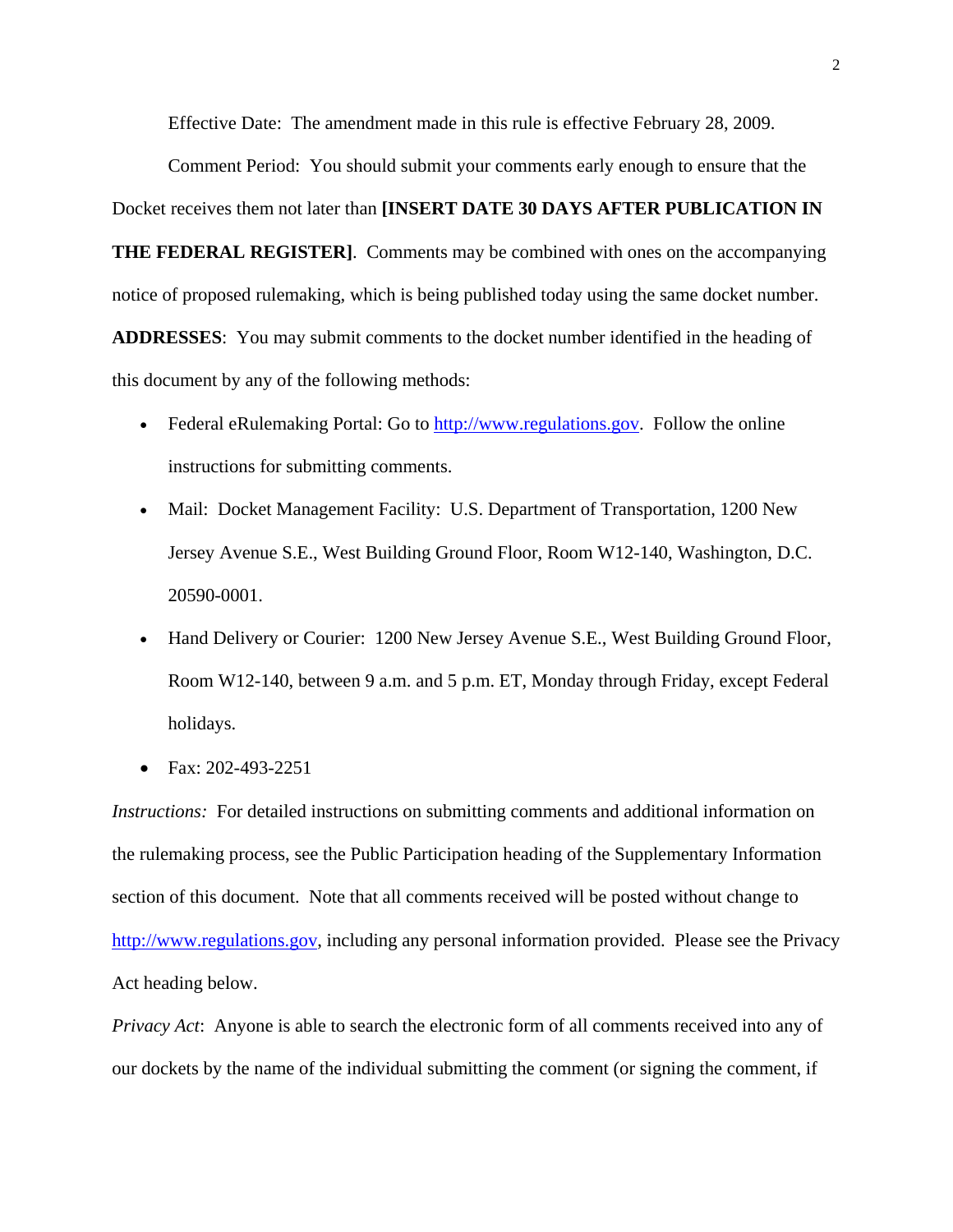submitted on behalf of an association, business, labor union, etc.). You may review DOT's complete Privacy Act Statement in the *Federal Register* published on April 11, 2000 (65 FR 19477-78) or you may visit http://DocketsInfo.dot.gov .

*Docket*: For access to the docket to read background documents or comments received, go to http://www.regulations.gov. or the street address listed above. Follow the online instructions for accessing the dockets.

## **FOR FURTHER INFORMATION CONTACT:** For non-legal issues, you may call Mr.

George Soodoo, Office of Crash Avoidance Standards (Phone: 202-366-4931; FAX: 202-366- 7002). For legal issues, you may call Mr. Ari Scott, Office of the Chief Counsel (Phone: 202- 366-2992; FAX: 202-366-3820). You may send mail to these officials at: National Highway Traffic Safety Administration, 1200 New Jersey Avenue, S.E., Washington, D.C. 20590.

## **SUPPLEMENTARY INFORMATION:**

### TABLE OF CONTENTS

#### I. Background

- II. Agency Analysis
- III. Interim Final Rule and Shortened Comment Period
- IV. Public Participation
- V. Rulemaking Analyses and Notices

## **I. Background**

The final rule requiring antilock brake systems (ABS) on truck tractors, other air-braked heavy vehicles including trailers, and hydraulic-braked trucks was published in the **Federal Register** (60 FR 13216) on March 10, 1995. As amended by that final rule, FMVSS No. 121,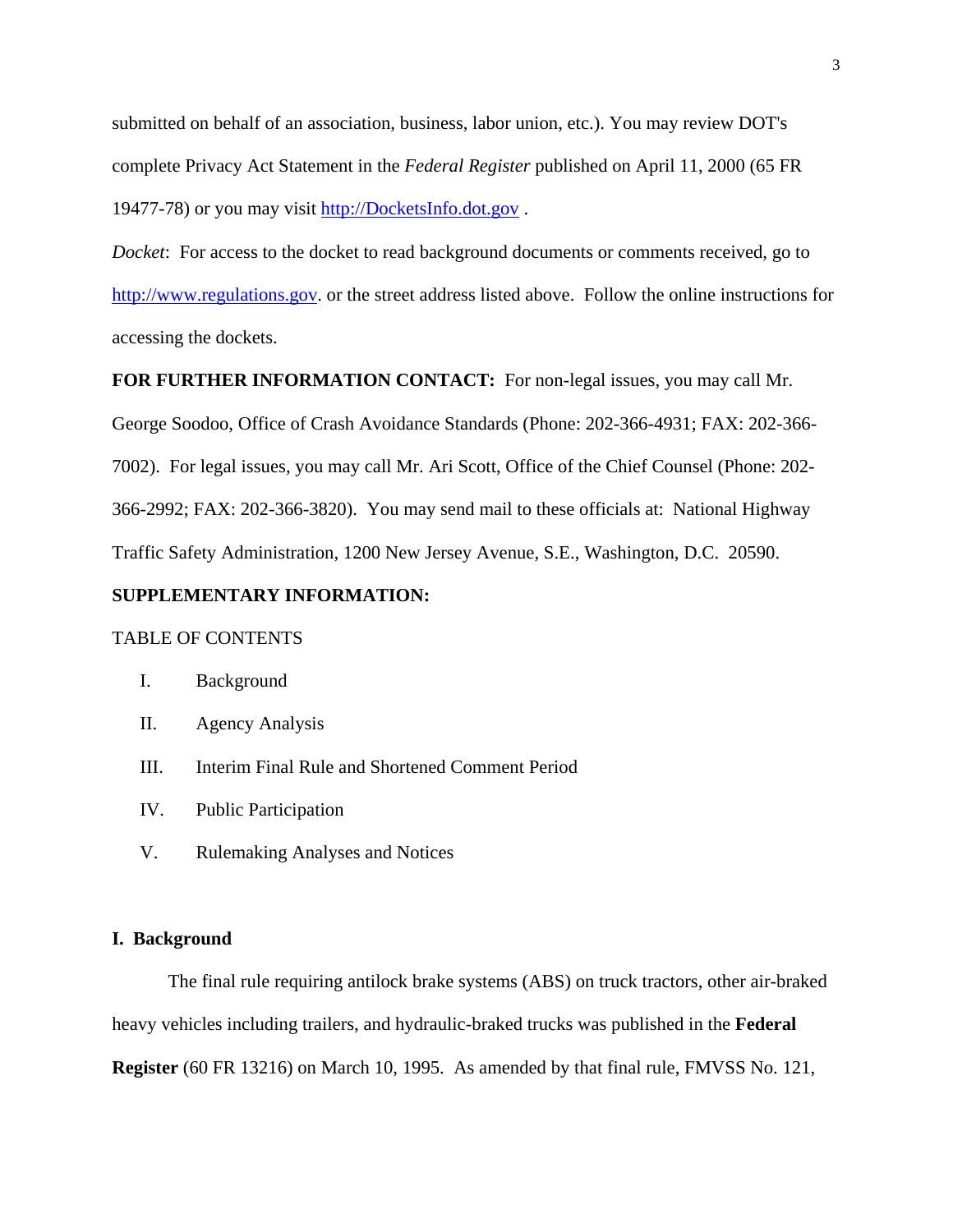Air Brake Systems, required two separate in-cab ABS malfunction indicator lamps for each truck tractor, one for the tractor's ABS (effective March 1, 1997) and the other for the trailer's ABS (effective March 1, 2001). The final rule also required air-braked trailers to be equipped with an externally mounted ABS malfunction lamp (effective March 1, 1998) so that the driver of a non-ABS equipped tractor or a pre-2001 ABS-equipped tractor towing an ABS-equipped trailer would be alerted in the event of a malfunction in the trailer ABS.

The requirement for the trailer-mounted ABS malfunction indicator lamp is currently scheduled to expire on March 1, 2009. The agency established this sunset date in light of the fact that, after this eight-year period, many of the pre-2001 tractors without the dedicated trailer ABS malfunction indicator lamp would no longer be in long-haul service. The agency based its decision on the belief that the typical tractor life was five to seven years, and therefore decided on an eight-year period for the external ABS malfunction indicator lamp requirement. We further stated our belief that there would be no need for a redundant ABS malfunction lamp mounted on the trailer after the vast majority of tractors were equipped with an in-cab ABS malfunction indicator lamp for the trailer.

As we have moved closer to the March 1, 2009 sunset date, the agency has received two petitions requesting that the requirement for the ABS malfunction indicator lamp be extended or made permanent. These petitions both came from the Commercial Vehicle Safety Alliance (CVSA), an international not-for-profit organization comprised of local, state, provincial, territorial and federal motor carrier safety officials and industry representatives from the United States, Canada, and Mexico. The petitioner raised two main issues in requesting a permanent extension. The first relates to ensuring that a driver or inspector can determine the operational status of a trailer ABS, if the trailer is not equipped with an external ABS lamp or the tractor is a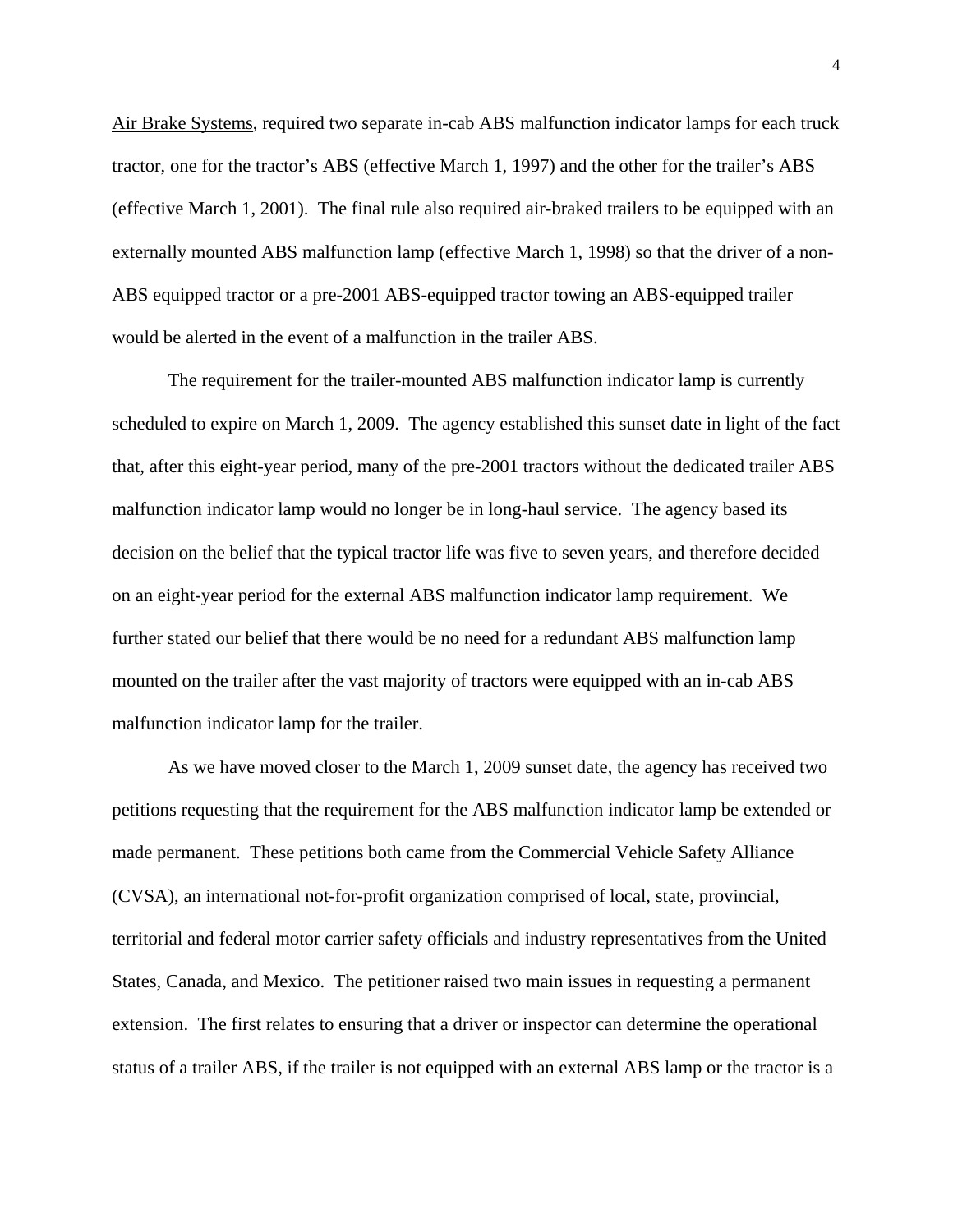pre-2001 tractor without the trailer in-cab ABS warning lamp. The second relates to the use of the external trailer ABS warning lamp for diagnostic purposes.

#### **II. Agency Analysis**

In a separate notice of proposed rulemaking (NPRM) published in today's **Federal Register**, we are proposing to extend the trailer indicator lamp requirement to March 1, 2011. Such an extension would enable the agency to fully analyze CVSA's request that the requirement be made permanent.

Given the imminence of the March 1, 2009 sunset date, our decision on the accompanying NPRM will not be made until after that date. To prevent the requirement from expiring in the meantime, potentially creating a confusing time gap in the trailer regulations should the agency ultimately decide to extend it, we decided to issue this interim final rule providing a six-month extension.

Accordingly, NHTSA is extending the sunset date by six months, from March 1, 2009 to September 1, 2009.

## **III. Interim Final Rule and Shortened Comment Period**

Given the imminence of the March 1, 2009 sunset date for the requirement that trailers with antilock brake systems be equipped with an external antilock malfunction indicator lamp, we find good cause for this interim final rule providing a six month extension. Without this interim final rule, a confusing time gap in the vehicles subject to the requirement could potentially occur, should the agency ultimately decide to extend the requirement. Further, we find good cause to make it effective on February 28, 2009. We are accepting comments on this interim final rule.

Furthermore, given the short timeframe of this interim final rule, we are providing only a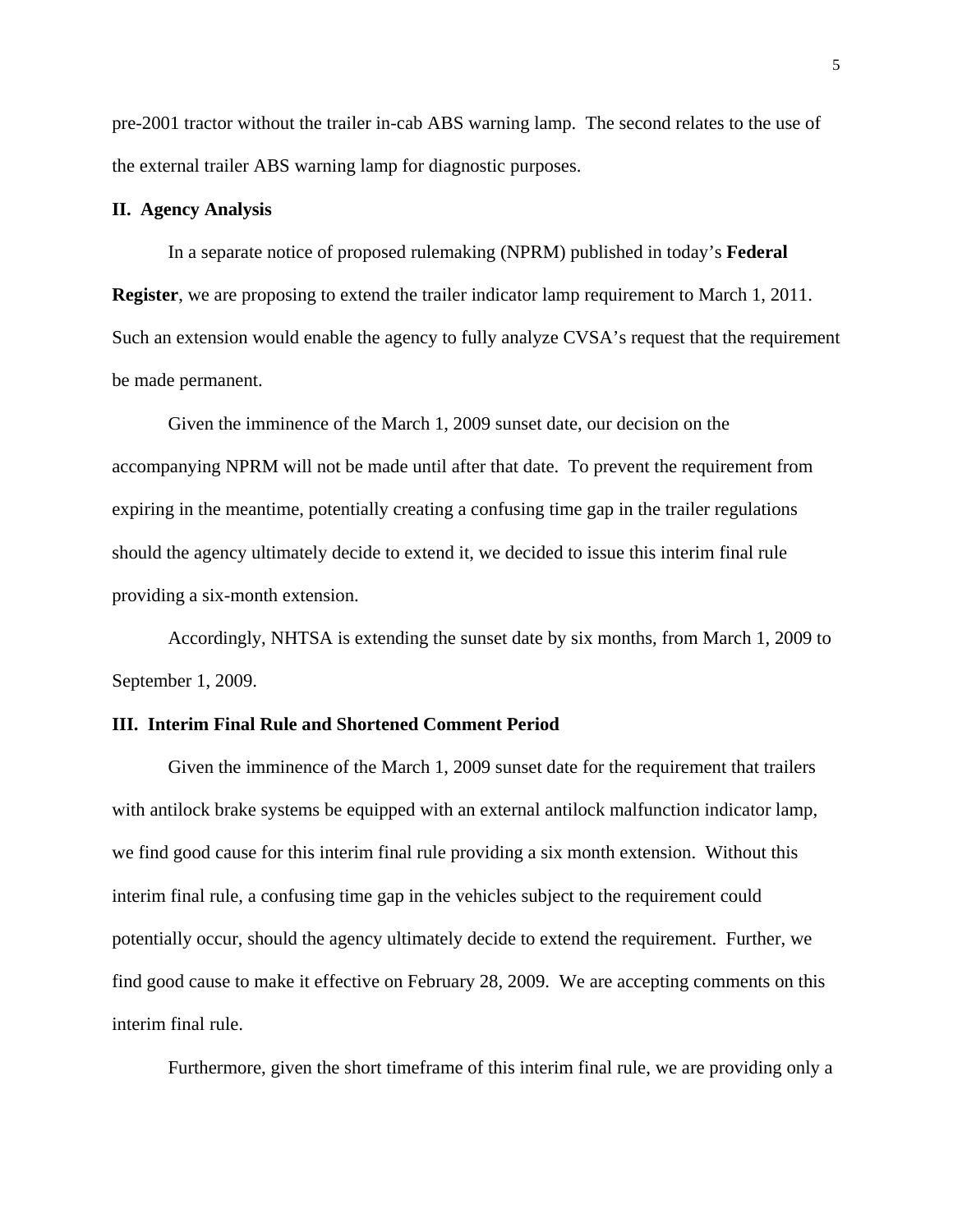30-day comment period. Because the full duration of the extension is only six months, and due to the fact that NHTSA will be considering the policy issues addressed in the outstanding petitions during this period in the context of the accompanying NPRM, we believe it is appropriate to provide a short comment period.

## **IV. Public Participation**

#### **How do I prepare and submit comments?**

Your comments must be written and in English. To ensure that your comments are correctly filed in the Docket, please include the docket number of this document in your comments.

Your comments must not be more than 15 pages long. (49 CFR 553.21). We established this limit to encourage you to write your primary comments in a concise fashion. However, you may attach necessary additional documents to your comments. There is no limit on the length of the attachments.

Please submit two copies of your comments, including the attachments, to Docket Management at the address given above under ADDRESSES.

Comments may also be submitted to the docket electronically by logging onto the Docket Management System website at http://www.regulations.gov. Follow the online instructions for submitting comments.

Please note that pursuant to the Data Quality Act, in order for substantive data to be relied upon and used by the agency, it must meet the information quality standards set forth in the OMB and DOT Data Quality Act guidelines. Accordingly, we encourage you to consult the guidelines in preparing your comments. OMB's guidelines may be accessed at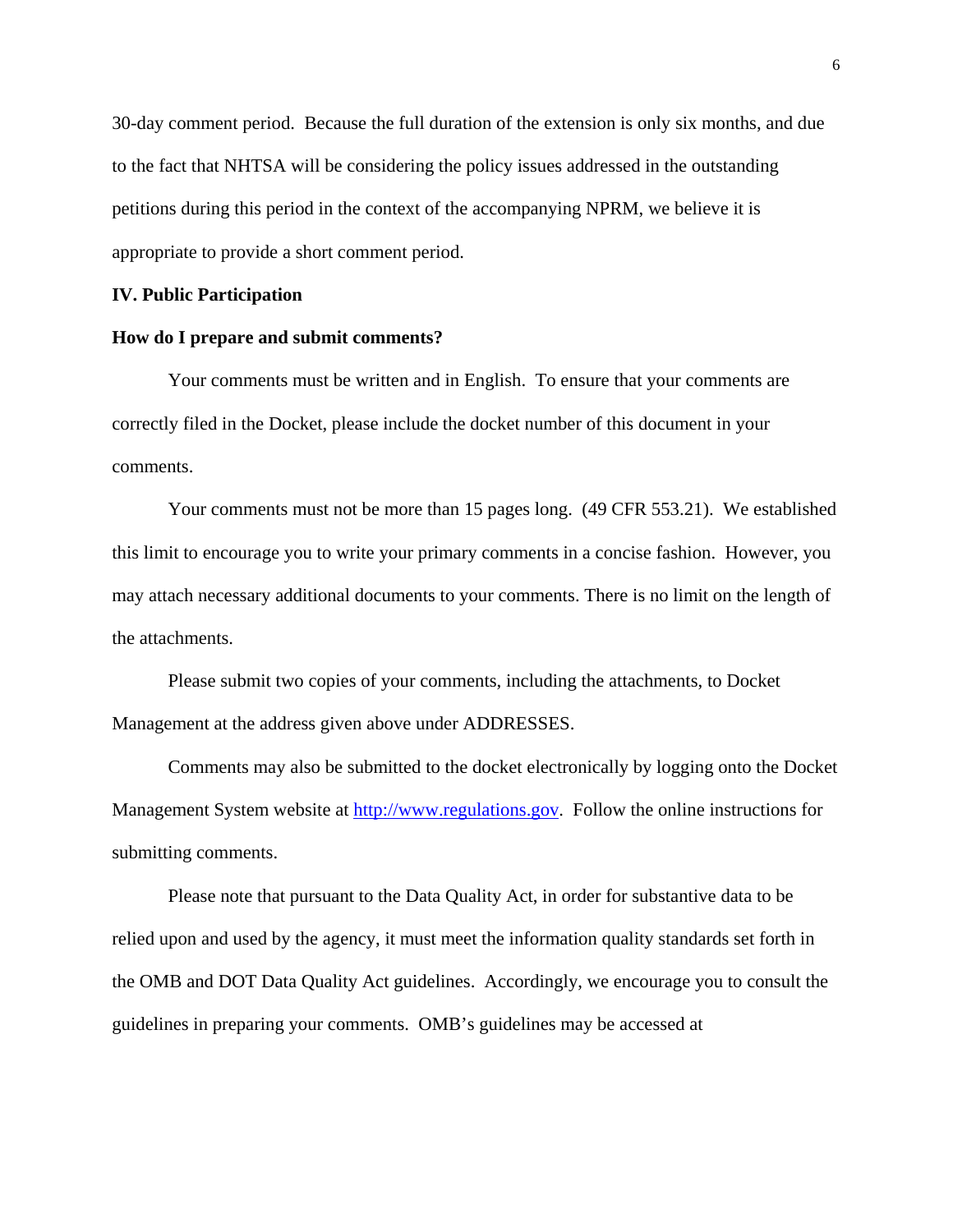http://www.whitehouse.gov/omb/fedreg/reproducible.html. DOT's guidelines may be accessed at http://dms.dot.gov.

#### **How can I be sure that my comments were received?**

If you wish Docket Management to notify you upon its receipt of your comments, enclose a self-addressed, stamped postcard in the envelope containing your comments. Upon receiving your comments, Docket Management will return the postcard by mail.

#### **How do I submit confidential business information?**

If you wish to submit any information under a claim of confidentiality, you should submit three copies of your complete submission, including the information you claim to be confidential business information, to the Chief Counsel, NHTSA, at the address given above under FOR FURTHER INFORMATION CONTACT. In addition, you should submit two copies, from which you have deleted the claimed confidential business information, to Docket Management at the address given above under ADDRESSES. When you send a comment containing information claimed to be confidential business information, you should include a cover letter setting forth the information specified in our confidential business information regulation. (49 CFR Part 512.)

#### **Will the agency consider late comments?**

We will consider all comments that Docket Management receives before the close of business on the comment closing date indicated above under DATES. To the extent possible, we will also consider comments that Docket Management receives after that date. If Docket Management receives a comment too late for us to consider in developing a final rule (assuming that one is issued), we will consider that comment as an informal suggestion for future rulemaking action.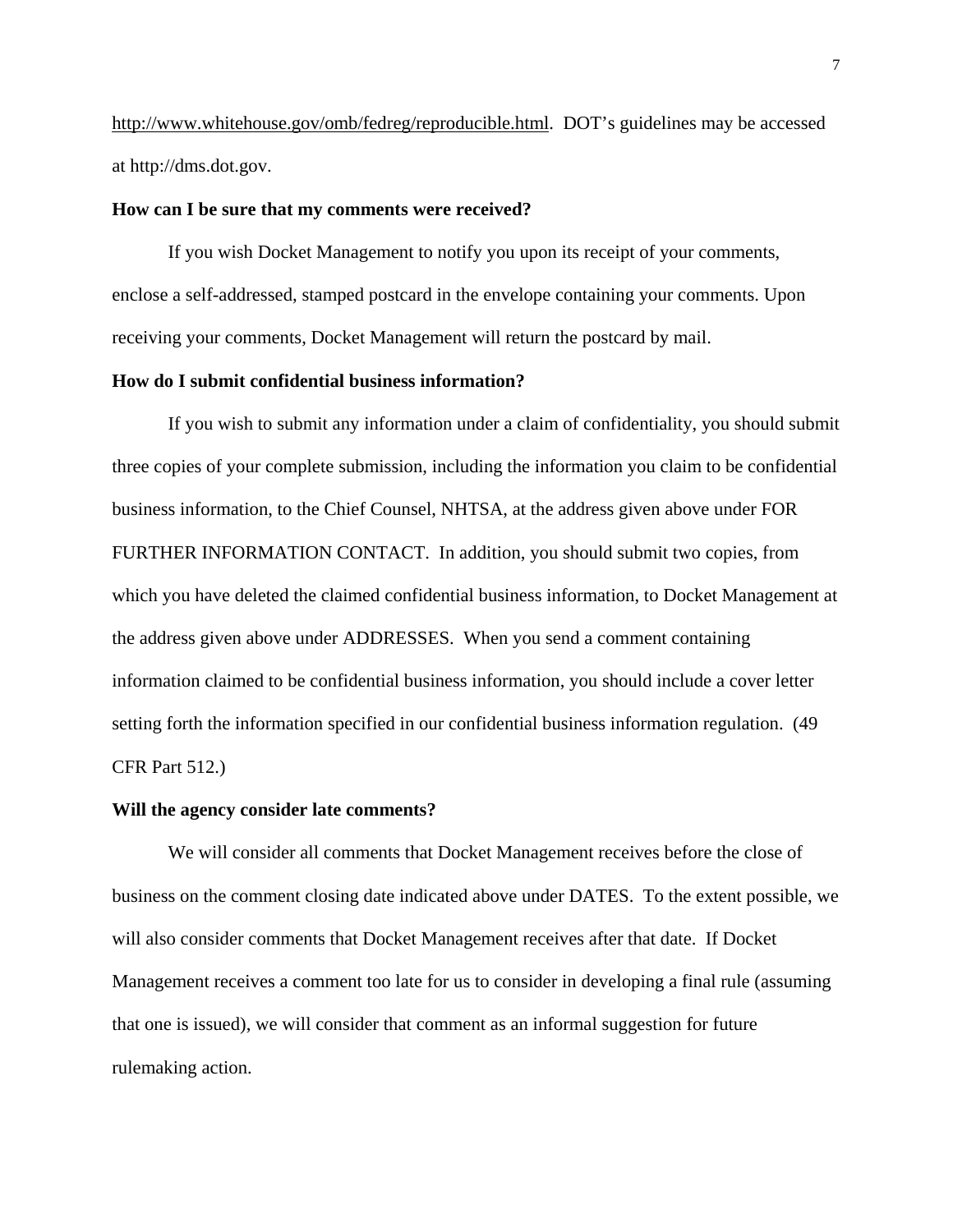## **How can I read the comments submitted by other people?**

You may read the comments received by Docket Management at the address given above under ADDRESSES. The hours of the Docket are indicated above in the same location. You may also see the comments on the Internet. To read the comments on the Internet, go to http://www.regulations.gov. Follow the online instructions for accessing the dockets.

Please note that even after the comment closing date, we will continue to file relevant information in the Docket as it becomes available. Further, some people may submit late comments. Accordingly, we recommend that you periodically check the Docket for new material.

#### **V. Rulemaking Analyses and Notices**

#### Executive Order 12866 and DOT Regulatory Policies and Procedures

This action was not reviewed by the Office of Management and Budget under E.O. 12866. The agency has considered the impact of this action under the Department of Transportation's regulatory policies and procedures (44 FR 11034; February 26, 1979), and has determined that it is not "significant" under them.

This document delays the sunset date of the antilock malfunction indicator lamp requirement from March 1, 2009 to September 1, 2009. Since trailers manufactured after March 1, 1998 have already been complying with the requirement and the agency is merely extending the requirement for an additional six months, the impact on costs is not significant. Not supplying a lamp could result in a trailer that could be made for a few dollars less. We estimate the costs to be so minimal that preparation of a full regulatory evaluation is not required.

#### Regulatory Flexibility Act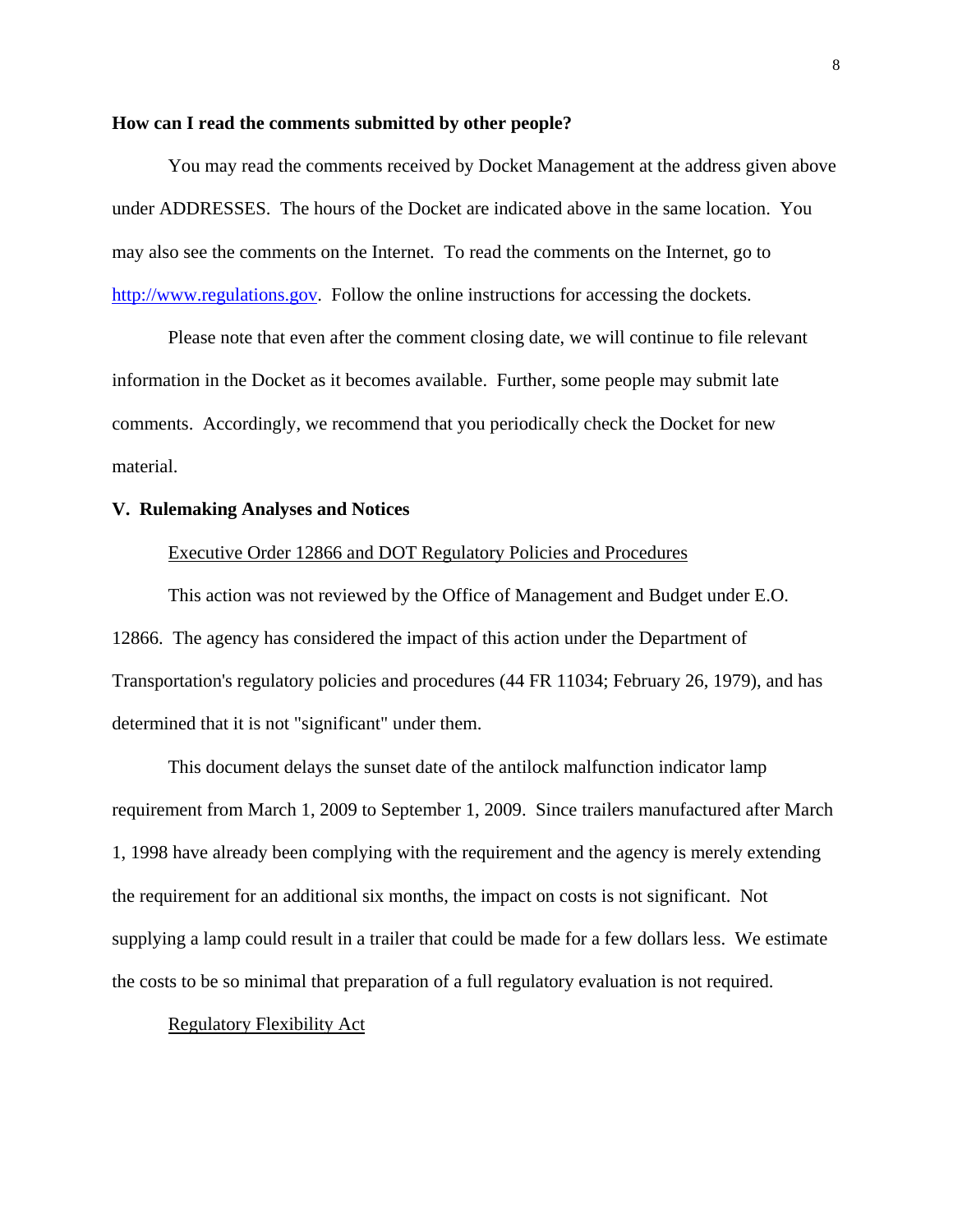Pursuant to the Regulatory Flexibility Act, 5 U.S.C. 60l et seq., NHTSA has evaluated the effects of this action on small entities. I hereby certify that this interim final rule will not have a significant impact on a substantial number of small entities. This interim final rule merely extends for six months a sunset provision in FMVSS No. 121. No other changes are made in this document. Small organizations and small government units are not significantly affected since this action does not affect the price of new motor vehicles. Trailer manufacturers are not required to install new systems but rather continue to install the systems they are already installing for an additional six months.

#### Executive Order 13132 (Federalism)

NHTSA has examined today's interim final rule pursuant to Executive Order 13132 (64 FR 43255, August 10, 1999) and concluded that no additional consultation with States, local governments or their representatives is mandated beyond the rulemaking process. The agency has concluded that the rule does not have federalism implications because it does not have "substantial direct effects on the States, on the relationship between the national government and the States, or on the distribution of power and responsibilities among the various levels of government."

Further, no consultation is needed to discuss the preemptive effect of today's rule. NHTSA's safety standards can have preemptive effect in at least two ways. First, the National Traffic and Motor Vehicle Safety Act contains an express preemption provision: "When a motor vehicle safety standard is in effect under this chapter, a State or a political subdivision of a State may prescribe or continue in effect a standard applicable to the same aspect of performance of a motor vehicle or motor vehicle equipment only if the standard is identical to the standard prescribed under this chapter." 49 U.S.C. 30103(b)(1). It is this statutory command that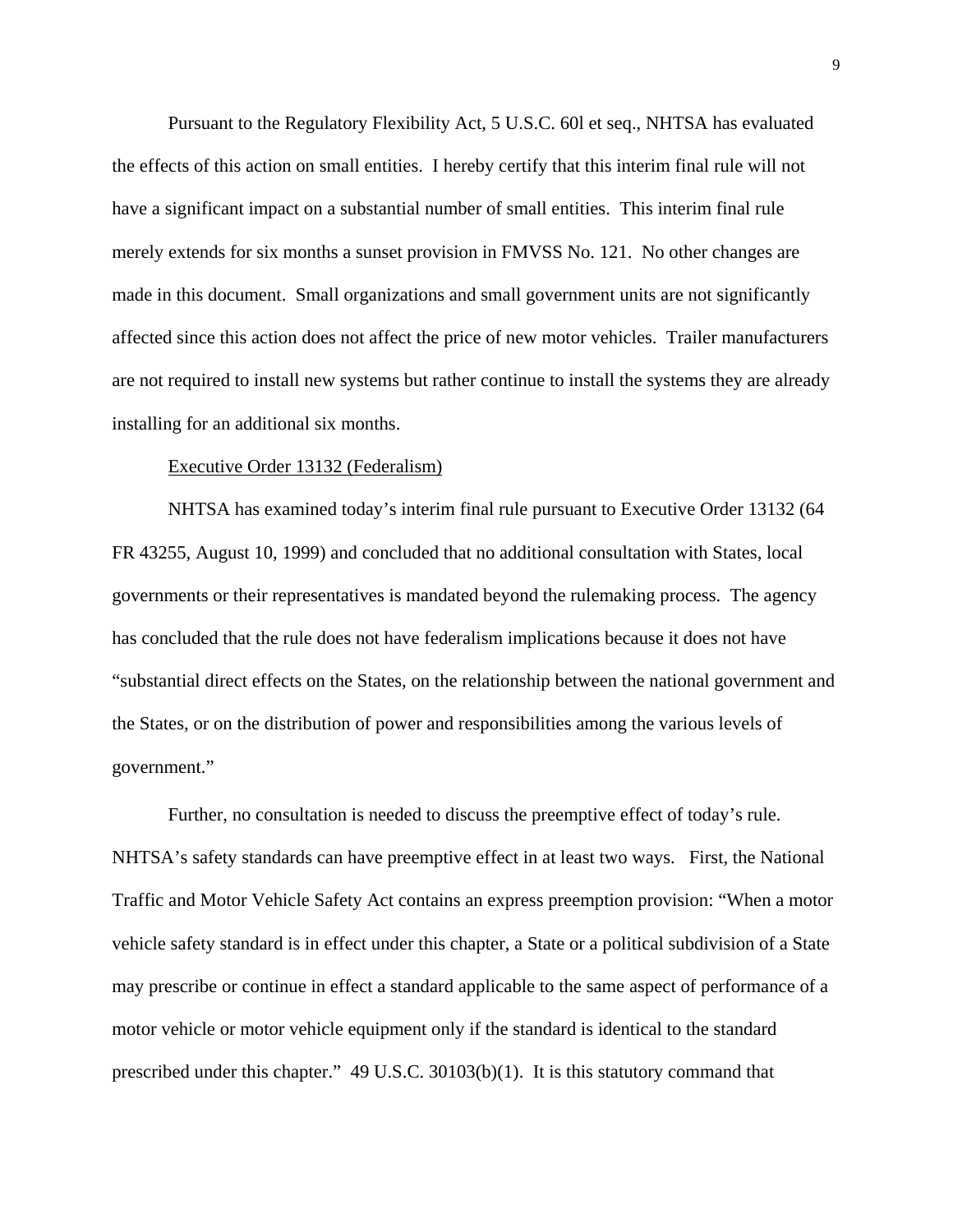unavoidably preempts State legislative and administrative law, not today's rulemaking, so consultation would be unnecessary.

Second, the Supreme Court has recognized the possibility of implied preemption: State requirements imposed on motor vehicle manufacturers, including sanctions imposed by State tort law, can stand as an obstacle to the accomplishment and execution of a NHTSA safety standard. When such a conflict is discerned, the Supremacy Clause of the Constitution makes the State requirements unenforceable. See Geier v. American Honda Motor Co., 529 U.S. 861 (2000). NHTSA has considered today's interim final rule and does not currently foresee any potential State requirements that might conflict with it. Without any conflict, there could not be any implied preemption.

#### Executive Order 12988 (Civil Justice Reform)

With respect to the review of the promulgation of a new regulation, section 3(b) of Executive Order 12988, "Civil Justice Reform" (61 FR 4729, February 7, 1996) requires that Executive agencies make every reasonable effort to ensure that the regulation: (1) Clearly specifies the preemptive effect; (2) clearly specifies the effect on existing Federal law or regulation; (3) provides a clear legal standard for affected conduct, while promoting simplification and burden reduction; (4) clearly specifies the retroactive effect, if any; (5) adequately defines key terms; and (7) addresses other important issues affecting clarity and general draftsmanship under any guidelines issued by the Attorney General. This document is consistent with that requirement.

Pursuant to this Order, NHTSA notes as follows. The preemptive effect of this rule is discussed above. NHTSA notes further that there is no requirement that individuals submit a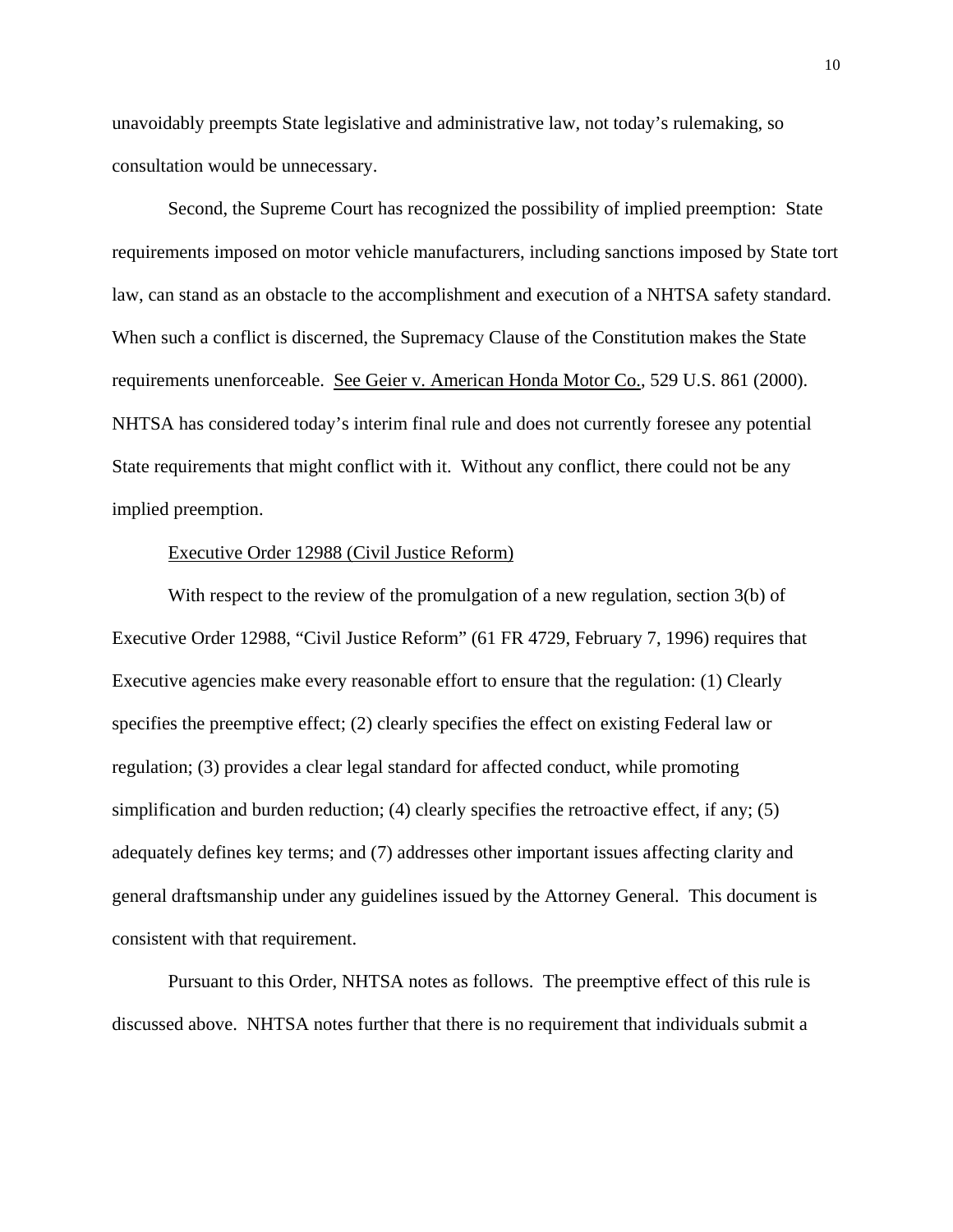petition for reconsideration or pursue other administrative proceeding before they may file suit in court.

#### Protection of Children from Environmental Health and Safety Risks

Executive Order 13045, "Protection of Children from Environmental Health and Safety Risks" (62 FR 19855, April 23, 1997), applies to any rule that: (1) is determined to be "economically significant" as defined under Executive Order 12866, and (2) concerns an environmental, health, or safety risk that the agency has reason to believe may have a disproportionate effect on children. If the regulatory action meets both criteria, the agency must evaluate the environmental health or safety effects of the planned rule on children, and explain why the planned regulation is preferable to other potentially effective and reasonably feasible alternatives considered by the agency.

This document is not expected to affect children and it is not an economically significant regulatory action under Executive Order 12866. Consequently, no further analysis is required under Executive Order 13045.

## Paperwork Reduction Act

Under the Paperwork Reduction Act of 1995 (PRA), a person is not required to respond to a collection of information by a Federal agency unless the collection displays a valid OMB control number. There is not any information collection requirement associated with this interim final rule.

#### National Technology Transfer and Advancement Act

Section 12(d) of the National Technology Transfer and Advancement Act of 1995 (NTTAA), Public Law 104-113, (15 U.S.C. 272) directs the agency to evaluate and use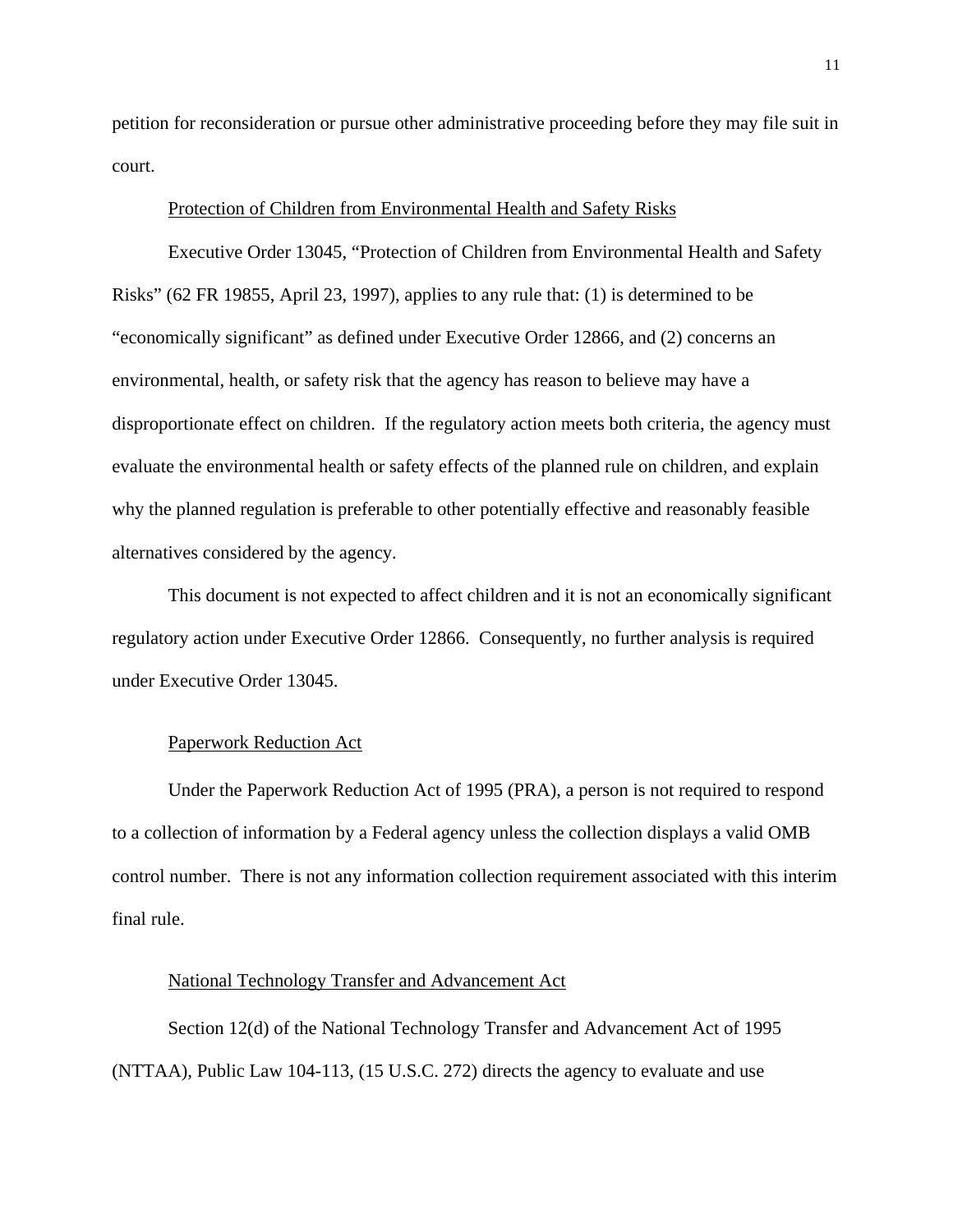voluntary consensus standards in its regulatory activities unless doing so would be inconsistent with applicable law or is otherwise impractical. Voluntary consensus standards are technical standards (e.g., materials specifications, test methods, sampling procedures, and business practices) that are developed or adopted by voluntary consensus standards bodies, such as the Society of Automotive Engineers. The NTTAA directs us to provide Congress (through OMB) with explanations when we decide not to use available and applicable voluntary consensus standards. There are no voluntary consensus standards developed by voluntary consensus standards bodies pertaining to this interim final rule.

#### Unfunded Mandates Reform Act

The Unfunded Mandates Reform Act of 1995 requires agencies to prepare a written assessment of the costs, benefits and other effects of proposed or final rules that include a Federal mandate likely to result in the expenditure by State, local or tribal governments, in the aggregate, or by the private sector, of more than \$100 million annually (adjusted for inflation with base year of 1995). This interim final rule would not result in expenditures by State, local or tribal governments, in the aggregate, or by the private sector in excess of \$100 million annually.

## National Environmental Policy Act

NHTSA has analyzed this rulemaking action for the purposes of the National Environmental Policy Act. The agency has determined that implementation of this action will not have any significant impact on the quality of the human environment.

#### Executive Order 13211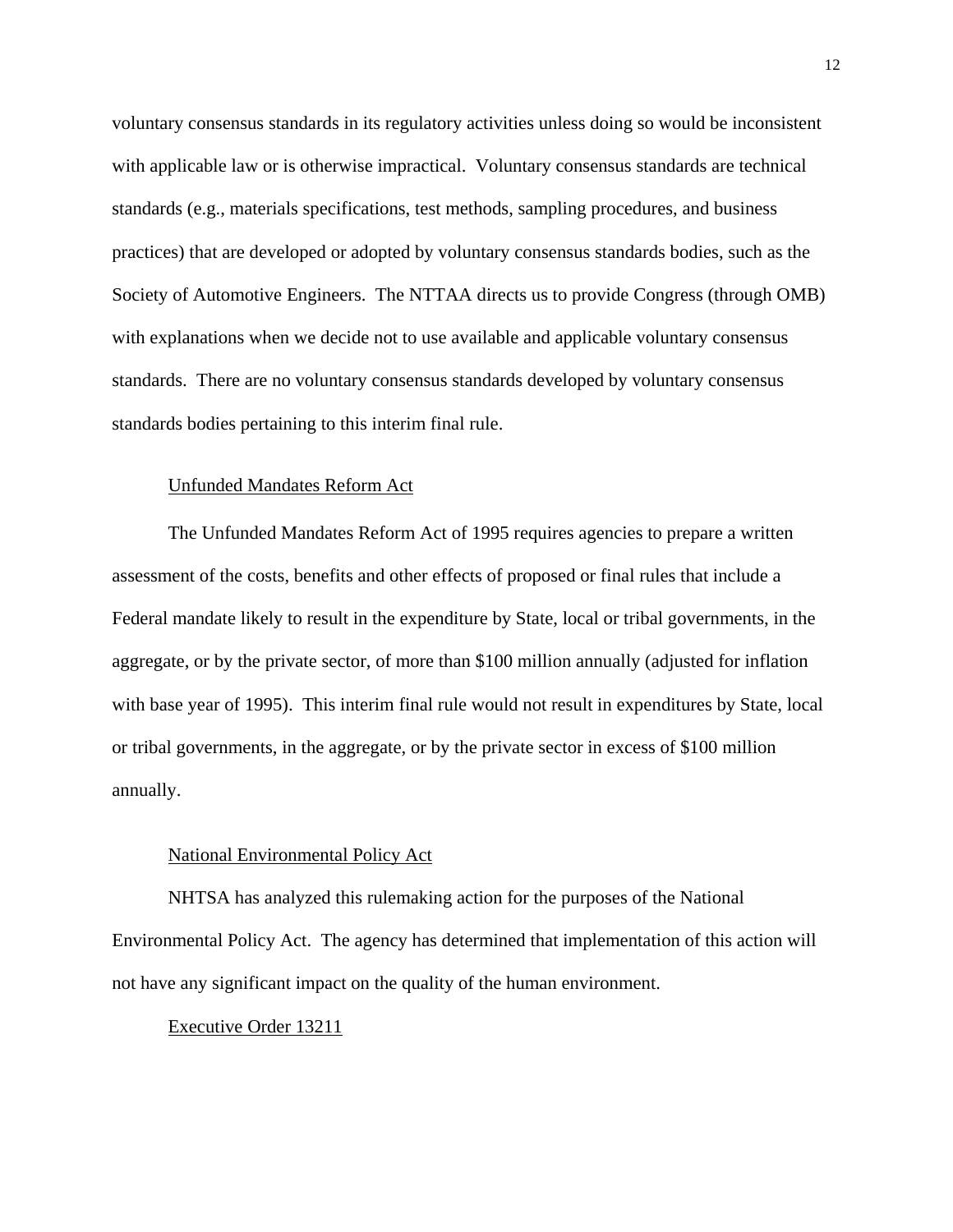Executive Order 13211 (66 FR 28355, May 18, 2001) applies to any rulemaking that: (1) is determined to be economically significant as defined under E.O. 12866, and is likely to have a significantly adverse effect on the supply of, distribution of, or use of energy; or (2) that is designated by the Administrator of the Office of Information and Regulatory Affairs as a significant energy action. This rulemaking is not subject to E.O. 13211.

## Plain Language

Executive Order 12866 and the President's memorandum of June 1, 1998, require each agency to write all rules in plain language. Application of the principles of plain language includes consideration of the following questions:

- Have we organized the material to suit the public's needs?
- Are the requirements in the rule clearly stated?
- Does the rule contain technical language or jargon that isn't clear?
- Would a different format (grouping and order of sections, use of headings, paragraphing) make the rule easier to understand?
- Would more (but shorter) sections be better?
- Could we improve clarity by adding tables, lists, or diagrams?
- What else could we do to make the rule easier to understand?

If you have any responses to these questions, please include them in your comments on this proposal.

## Regulatory Identifier Number (RIN)

The Department of Transportation assigns a regulation identifier number (RIN) to each regulatory action listed in the Unified Agenda of Federal Regulations. The Regulatory Information Service Center publishes the Unified Agenda in April and October of each year.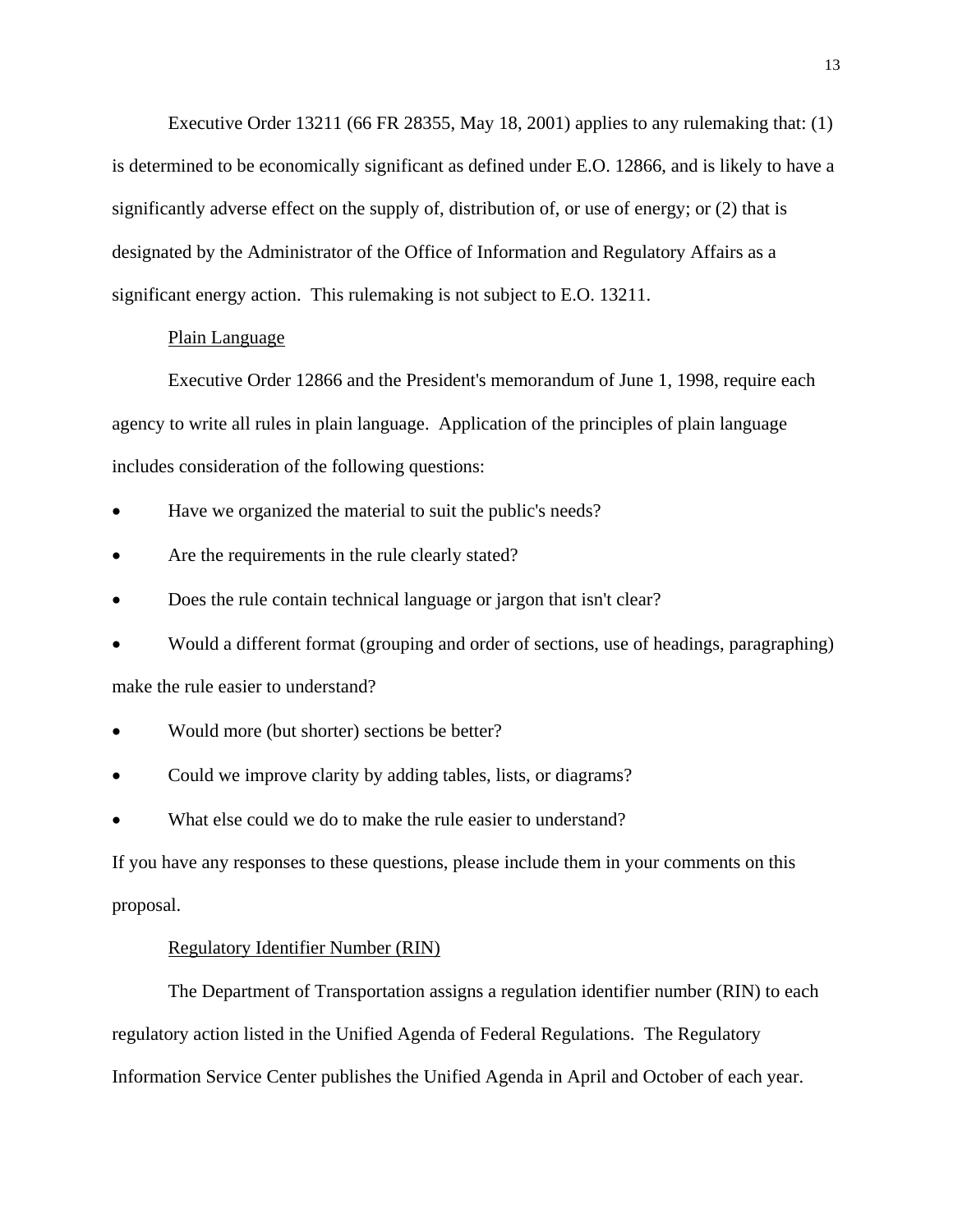You may use the RIN contained in the heading at the beginning of this document to find this action in the Unified Agenda.

## Privacy Act

Anyone is able to search the electronic form of all comments received into any of our dockets by the name of the individual submitting the comment (or signing the comment, if submitted on behalf of an association, business, labor union, etc.). You may review DOT's complete Privacy Act Statement in the Federal Register published on April 11, 2000 (Volume 65, Number 70; Pages 19477-78) or you may visit http://www.regulations.gov.

## **List of Subjects in 49 CFR Part 571**

Imports, Motor vehicle safety, Motor vehicles, and Tires.

In consideration of the foregoing, NHTSA is amending 49 CFR Part 571 as set forth below.

# **PART 571 - - FEDERAL MOTOR VEHICLE SAFETY STANDARDS**

1. The authority citation for Part 571 continues to read as follows:

**Authority**: 49 U.S.C. 322, 30111, 30115, 30117 and 30166; delegation of authority at 49 CFR 1.50.

2. Section 571.121 is amended by revising S5.2.3.3(a) to read as follows:

## § **571.121; Standard No. 121; Air brake systems.**

**\* \* \* \* \*** 

S5.2.3.3 *Antilock malfunction indicator.* 

(a) In addition to the requirements of S5.2.3.2, each trailer and trailer converter dolly manufactured on or after March 1, 1998, and before September 1, 2009, shall be equipped with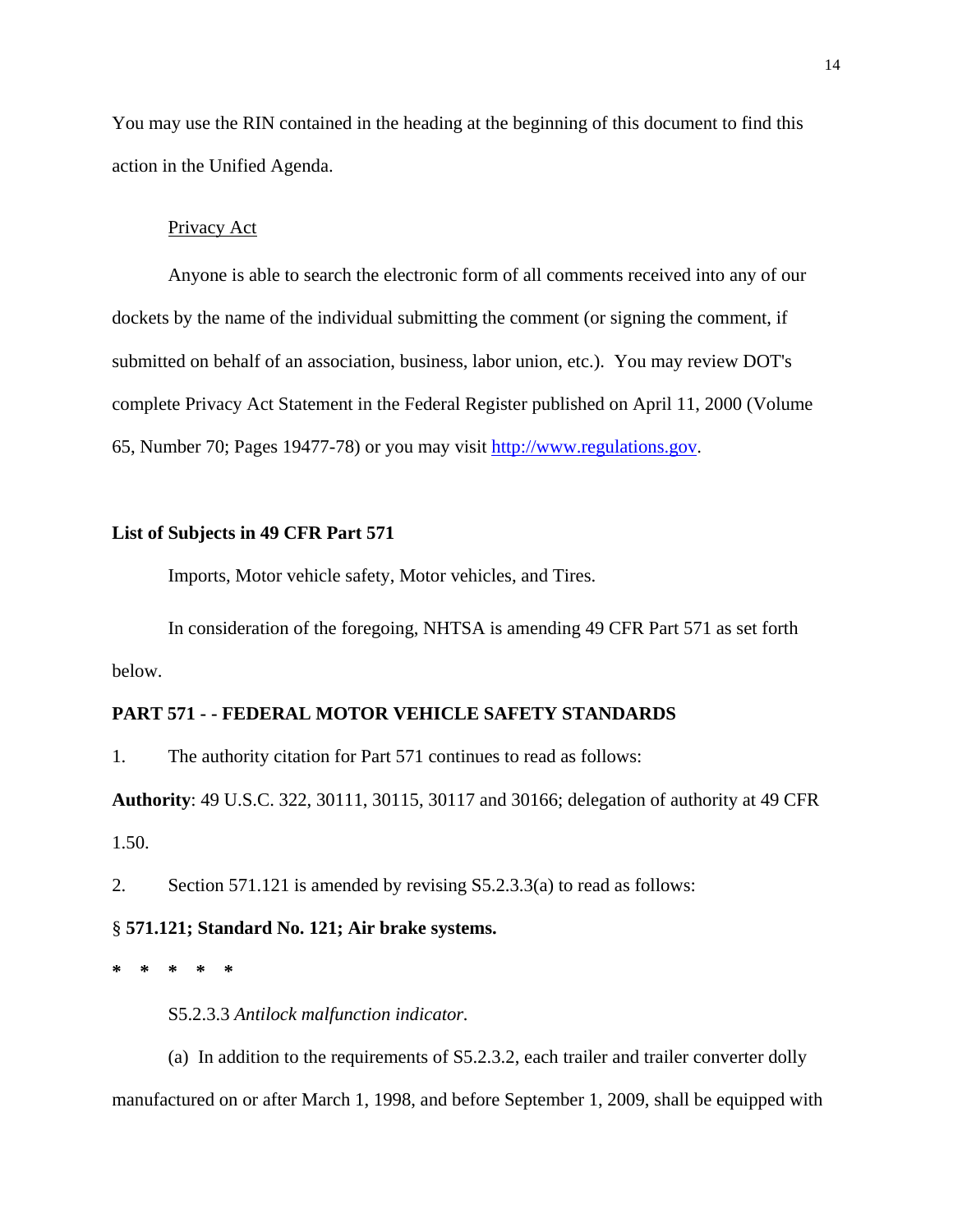an external antilock malfunction indicator lamp that meets the requirements of S5.2.3.3 (b) through (d).

\* \* \* \* \*